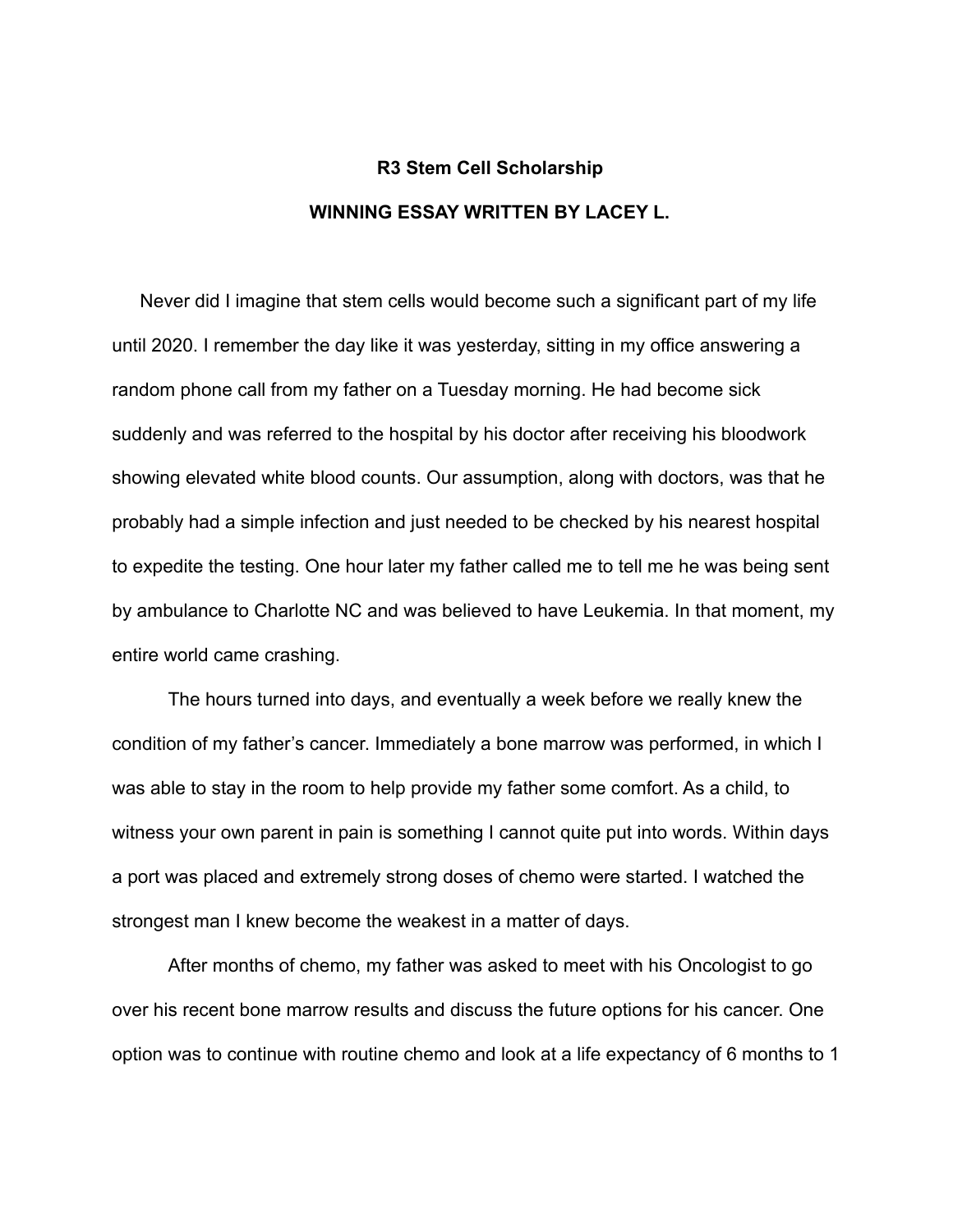year. The other option was to perform a stem cell transplant that could potentially add many years to his life. As a family, we discussed both the pros and cons of the transplant, and to be honest, although it was an option, the outcome was also scary and unknown. There were many situations that could arise, that could potential result in death as well. After a few days of praying and discussing, my father decided to move forward with the transplant and the search for the donor began.

I always liked to think I was a strong and to be honest my upbringing was not the easiest. But it was not until the moment of realizing I was going to be the donor that my true strength kicked in. After testing multiple family members the results showed that I was the best possible match for my father. I was not 100%, but the doctors felt with my age and health that I was the best option we had.

I met with multiple doctors, advisors, legal counselors and nurses leading up to the transplant. I listened to all the possible outcomes, side effects and scares of a stem cell transplant. I also had to come to the understanding that my cells could also kill my father just as much as they could heal him. I believe that was the hardest part; not knowing the outcome and what would happen, what I may be responsible for.

October came with its cool autumn breeze and so did the start of the process for the transplant. After many self-performed shots, my cells were perfectly overproducing right on schedule. The day before the transplant, my body knew that too. I ached in all joints and parts of my body. A headache from (you know where) and anxiety that I could not maintain took over the night before.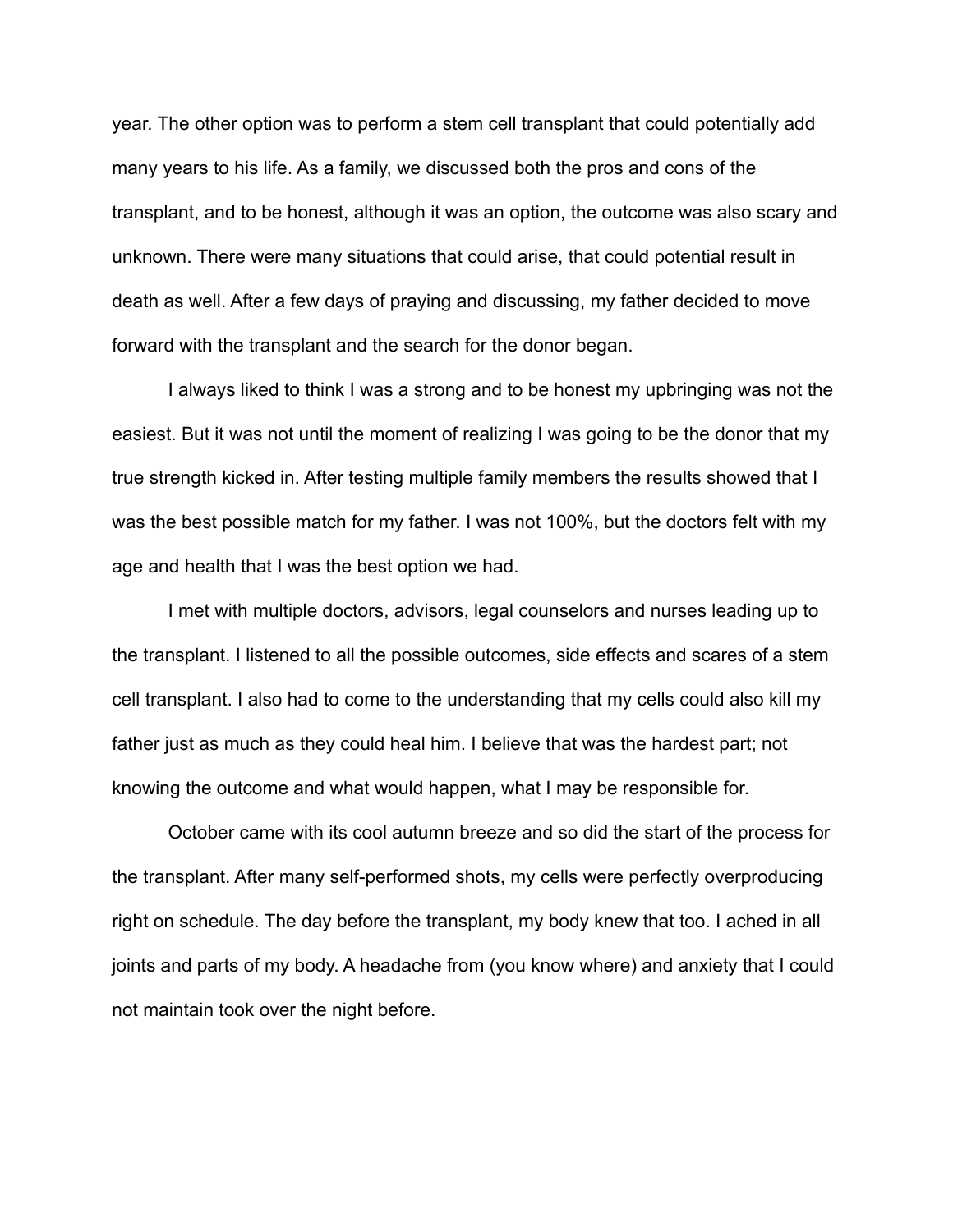The anticipated morning arrived and the words Neck-Cath were spoken to me. Awake and very much aware, I had my cath placed and moved into my room for the day. I think the hardest part during this process was having to do it alone due to Covid and the "no guest" rule at the Levine's center. Although I understand, I wanted so badly to have the presence of someone I loved. I started to understand what my dad went through after months in the hospital alone.

I remember being in the room watching the blood leave my body and circle through the machine. I remember the love and positivity from the nurses and doctors. I remember the feeling when I got to hold the bag of my cells that would soon be placed into my father. I remember the overwhelming feeling of joy, hope and accomplishment for the small part that I was able to play.

I never imagined I would be saving the life of the person who gave me life. It has now been over a year and I happy to say that my father is alive, healthy and cancer free. I am so grateful for the progress in medicine and the ability to bring life to one from another through stem cells. I believe that stem cells will only continue to perform miracles in other various types of cancers, diseases and sickness. I also believe that medicine will continue to progress and focus on the possibilities from stem cells.

In my current career I am a sales manager for the personal care and cosmetic industry. My place of employment created innovative and unique raw ingredients for the industry and focuses on natural, plant based materials. We continue to see the advancement and ability plant stem cells are able to perform in various skincare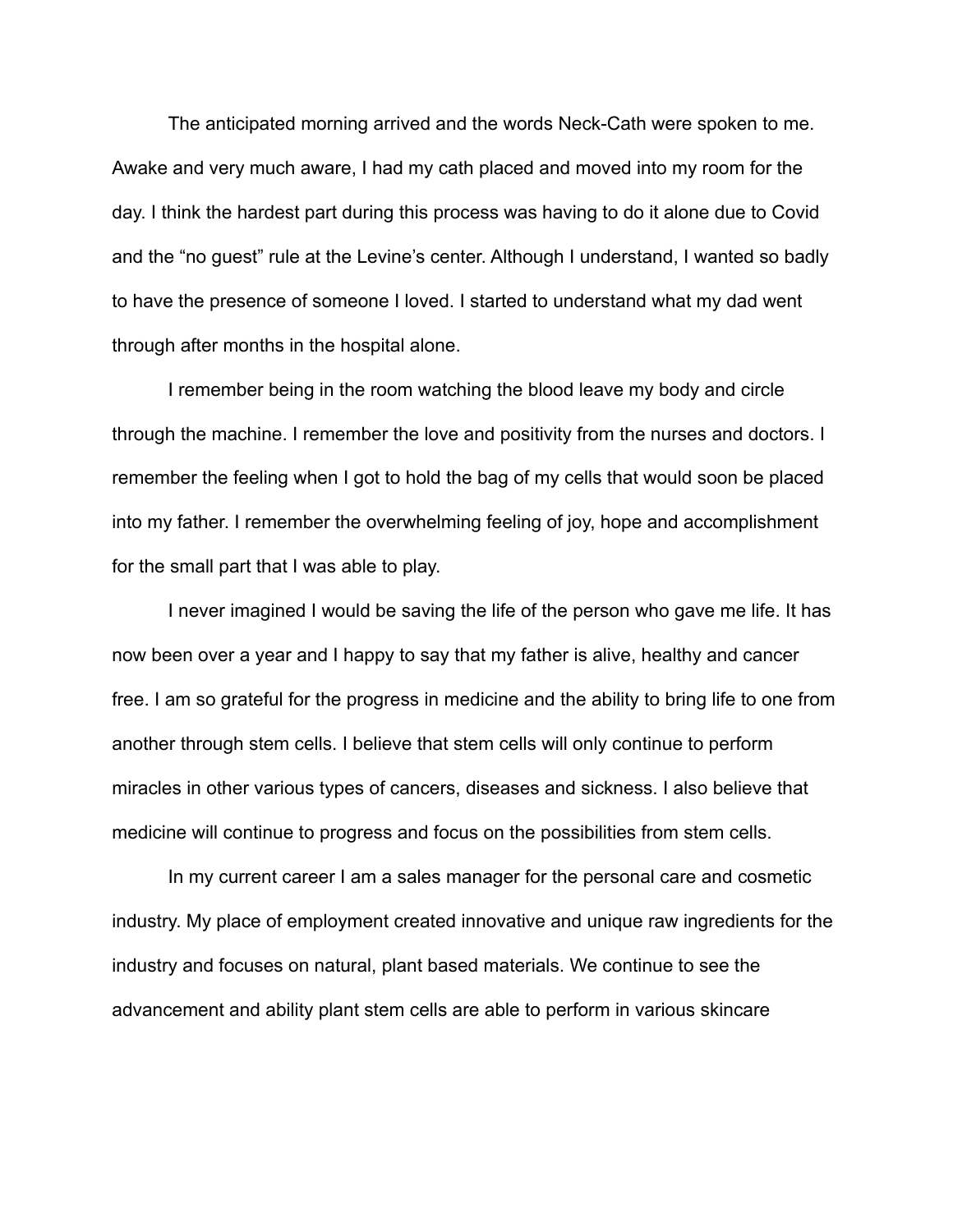products. It is no surprise to me that plant stem cells are also able to perform at an exceptional level such as human cells.

Lastly, I believe that stem cells will continue to be used in medicine, specifically towards finding new noninvasive ways to perform healing of the body without surgery. If anything through my experience I have learned our bodies host the most incredible medicines and answers to so much. I personally have been blessed by this medicine and am so grateful for the progress and invention of such medicine. The human body is truly an amazing thing and I can only imagine the future miracles it will be capable of. In the words of Wayne Dyer, "Your body has natural healing capacities that nobody in the field of medicine can pretend ultimately to understand."